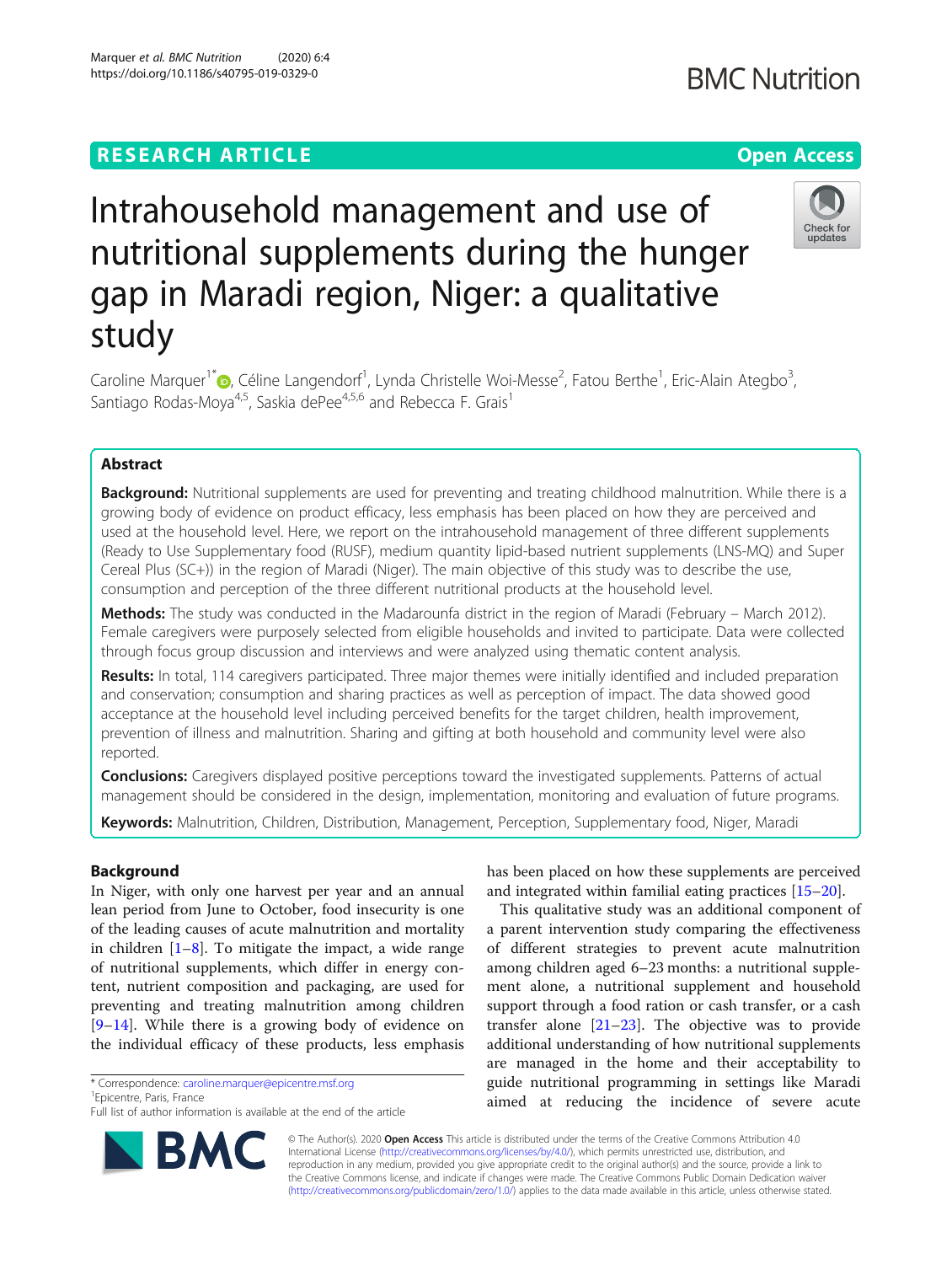malnutrition (SAM) [[24\]](#page-6-0). The three supplements were a ready to use supplementary food (RUSF, Supplementary Plumpy®), a Lipid-based Nutrient Supplement Medium Quantity (LNS-MQ, Plumpy'Doz®), and improved cornsoy blend for young children also known as Super Cereal Plus (SC+).

RUSF is a Lipid-based Nutrient Supplement Large Quantity (LNS-LQ), packed in individual sachet of 100 g, recommended for 6 months old children at the dosage of one packet per day per child. LNS-MQ is packed in individual pot of 325 g gr, recommended for 6 months old children at the dosage of 3 spoons per day per child, one pot per week. SC+ is a Corn Soya Blend, for children from 6 to 24 months, packed in 1.5 kg bag. Contrary to the two other supplements described, it is consumed like porridge by mixing an appropriate proportion of flour and clean water followed by a cooking time at simmering point from 5 to 10 min and need to be consumed immediately (Table 1).

Perception is defined here as how participants described the products, the impact on their children as well as beliefs and opinions about the products. Of the little research to date, ready to use foods appear well accepted in households [\[25](#page-6-0), [26\]](#page-6-0). Nevertheless, there has not been a formal documentation of the utilization of SC+. Qualitative information can contribute to the design of nutrition interventions that foster the adequate use of products, and promote the development of healthy eating habits [\[27](#page-6-0)].

## Methods

#### Design

The qualitative study was embedded in an intervention study aiming to compare the incidence of malnutrition and mortality among children aged 6 to 23 months receiving different strategies to prevent acute malnutrition [[21\]](#page-6-0). The qualitative study was conducted in February 2012, 6 months after the first distribution. Two villages in each intervention arm were purposefully selected from the list of villages selected for the overall research based on their diversity in terms of population size, location, access and distance to healthcare facilities and marketplaces. One has the highest population size, was

nearest from a health center, market and water access, easily accessible by road and the second had the lowest population size, farthest from a health center, market and water access, and not as easily accessible by road. Data from those villages are reported here. Available female caregivers of children enrolled in the intervention study were randomly selected from an exhaustive list of participants and invited to participate in focus group discussions (FGD) or in-depth interviews (IDI) [\[28\]](#page-6-0). Only one woman per household or compound was eligible. Socio-demographic data of the participants were not collected. Women were selected as they were the adult who went to collect the products at the distribution sites and were responsible for giving it to the child. Prior to receiving the monthly distribution, caregivers took part in an educational session, focusing on the use of the nutritional supplements and essential nutrition feeding actions adapted to each age group [[29\]](#page-6-0).

#### Data collection and analysis

Focus group discussions were conducted in the participating communities with between 6 to 8 participants [[30](#page-6-0)–[32](#page-6-0)]. An interview guide (Additional file [1](#page-5-0)) was developed using open-ended and semi-directed questions targeting the themes related to the objectives of the study: preparation and conservation, consumption and sharing practices and perceived impact of the consumption of the nutritional supplements. All the discussions were conducted in a private area in the villages using local language (Hausa) and audio-recorded with permission from the participants. The recordings were directly transcribed in French by a local translator and then from French to English by another translator. The transcripts were verified by both F.B. and C.M.. Data focusing on supplementary food (RUSF, LNS-MQ and SC+) were analyzed manually by two researchers. Other qualitative data concerning cash transfer were analyzed separately and reported elsewhere [[33\]](#page-6-0). Thematic content analysis, using both deductive and inductive approaches, was applied to code the transcripts [\[34](#page-6-0)–[37\]](#page-6-0).

Results are presented by themes and are supported with quotes as illustration of participants' responses.

**Table 1** Profile of nutritional supplements per daily ration

|                             | LNS-MQ Plumpy'Doz® | <b>RUSE</b><br>Supplementary Plumpy® | Enriched flour<br>Super Cereal Plus (SC+)      |  |
|-----------------------------|--------------------|--------------------------------------|------------------------------------------------|--|
| Packaging                   | Pot of 325 g       | Sachet of 92 g                       | Bag of 1.5 kg                                  |  |
| Daily ration                | 46 g               | 92q                                  | 200q                                           |  |
| Instructions for use        | 3 spoons per day   | sachet per day                       | 4 porridges per day (50 g and 250 ml of water) |  |
| Quantity distributed/months | 4 pots             | 30 sachets                           | 4 bags                                         |  |
| Presentation aspects        | Plastic container  | Individual packet                    | Requires water and utensils to mix and serve   |  |

RUSF Ready to Use Supplementary food, LNS-MQ Medium-quantity lipid-based nutrient supplement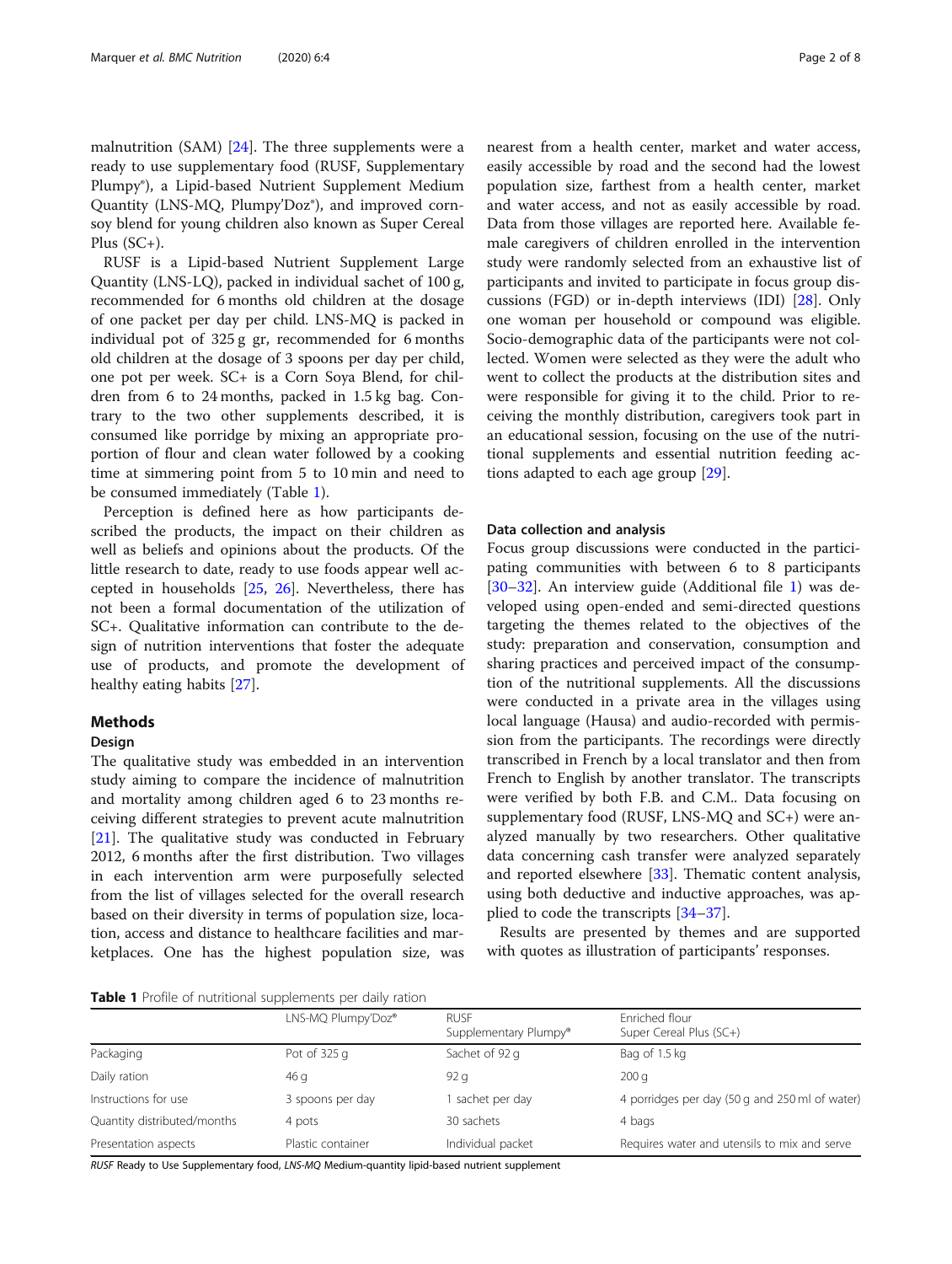#### Results

A total of 114 caregivers participated (Table 2).

When referring to RUSF and LNS-MQ, most of the participants named the nutritional supplements by a word in Hausa representing its consistency and appearance, they were primarily described as "biskit" (biscuit) or "labou" (groundnut paste).

"Giving the children biscuits protected them against certain illnesses like diarrhea, vomiting and fever", RUSF/Cash.

"We are very happy with the biskit because it protects our children from malnutrition", LNS-MQ/Cash.

When referring to SC+, consistency, appearance, perceived effects on weight gain and overall nutritional status were also considered. Participants described SC+ as "gari", which means "flour", but also as "garin kwamasso", which means flour for malnutrition, or "garin boudous", meaning flour that promotes weight gain, or "garin taimako", which means aid flour.

#### Preparation

During the distribution and prior to returning home, caregivers were invited to participate in an information session on how to use the nutritional supplements and answer any questions. During the interviews, some of the mothers described deviations in the use of the supplement at the household level. For example, some caregivers reported that they mixed the LNS-MQ into food or drink to prevent vomiting or with hot milk to increase appetite. Some reported that they did not mix the RUSF, as they were instructed.

"I added water and give him like a liquid, he accepted to drink it because I noticed that when he eats this compact paste he had to vomit immediately". LNS-MQ.

"I give it to my child as it is, I had never mixed it with something else". RUSF.

Regarding SC+ consumption, most frequently, the mode of preparation consisted of cooking it with water, as presented during the information sessions. However, some participants said that they use it "moistened" for which they covered the flour with hot

| <b>Table 2</b> Discussions by intervention group, number of |  |  |  |
|-------------------------------------------------------------|--|--|--|
| participants                                                |  |  |  |

| Nutritional supplement distributed | Number of participants |  |  |
|------------------------------------|------------------------|--|--|
| RUSF/Cash                          | 16                     |  |  |
| $SC+$                              | 28                     |  |  |
| <b>RUSE</b>                        | 26                     |  |  |
| LNS-MQ/Cash                        | 16                     |  |  |
| $SC+ / Cash$                       | 15                     |  |  |
| SC+/Food ration                    | 13                     |  |  |
| Total                              | 114                    |  |  |

water, as for preparing local couscous. Other participants indicated consuming the SC+ in "dry" form i.e. without any preparation. Some participants explained that they prepared it depending on the children's preferences and some reported adding other ingredients such as oil, onion, peanut meal, salt, or sugar. A participant indicated:

"That's what I do, I buy some oil, some onion and then peanut meal and I mix it with a little salt". SC+.

Different forms of preparing the nutritional supplements emerged.

Consumption and sharing practices.

Divergences in the way in which nutritional supplements are consumed, emerged as a commonality among participants. However, although differences in how the nutritional supplements were given to children emerged, when referring to LNS-MQ and RUSF, most of the participants explained that they complied with the daily dose of one packet, most administered it between meals, in the morning. However, some participants indicated dividing the daily dose into two or three feedings, particularly for the youngest children who were still breastfeeding. A participant said:

"When the distribution started, my child was not yet complementary feeding. When I take the packet I divide it in two, I give one portion in the morning, the rest in the evening; but now that he is weaned, he eats a packet by himself". RUSF.

When exploring how LNS-MQ was used, most of the participants indicated that they gave "one spoonful in the morning, one spoonful at noon, one spoonful in the afternoon." However, some participants indicated that their children disliked the product, particularly the first few days after introduction. These participants explained that when children disliked the product, they tried to find ways to make their children like it. Hence, finding ways to increase acceptability were the main drivers to find alternative ways to "prepare" LNS-MQ.

A participant explained:

"I mixed it [referring to LNS-MQ] with beans and rice for him at first when I saw that he didn't want to eat it. [ …] but now he's used to it, he eats it without me mixing it into other things". LNS-MQ/Cash.

Most of the participants indicated that color and consistency of prepared SC+ helped them to know if the child would consume it or not. A participant explained,

"After preparation, we use it for up to 30 minutes. After this there is a change in color or it may become liquid as water meaning that it then it becomes less concentrated". SC+.

In reference to RUSF, LNS-MQ and SC+ most of the participants reported that when the supplements were introduced to the children for the first time, they were not well accepted, but once they got used to them, they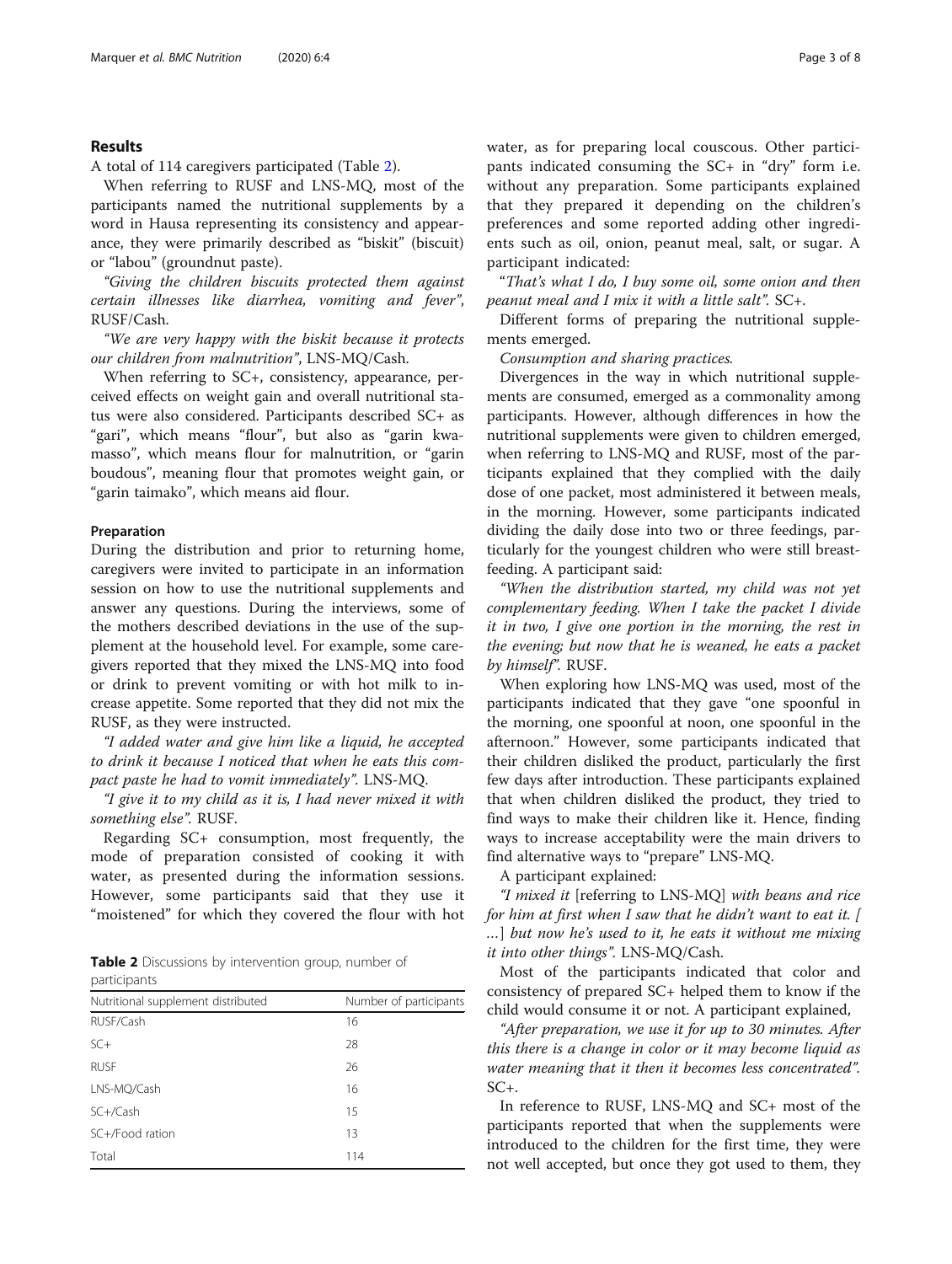appreciated the products. Referring to SC+, a participant explained:

"In the beginning, my child didn't want to eat it. I waited and offered him to try again and again, until he accepted it. Sometimes I buy little cakes and promise to give him after he consumes the porridge". SC+.

From the participant's perspective, nutritional supplements seem to be shared primarily with siblings in the household, but also with other family members, neighbors and friends.

In some households, where men had more than one wife, it was common for them to share the products with other children and even with all members of the household. A participant explained:

"Honestly, all of the members of the household eat it and some spouses, when you refuse to give them any, they express their displeasure  $\lceil \ldots \rceil$  our wish is to tell you to give us a little more or to give us something else other than gari". SC+.

When referring to LNS-MQ a participant explained:

"... when they provide you with labou the others expect, hope that you will share it with them, now if you refuse then trouble starts". LNS-MQ/Cash.

Some women also indicated sharing the supplements with close family members who lived in the same compound and/or had many children to feed. However, although sharing was frequently reported, many participants indicated keeping most of the ration for the children for whom the nutritional supplement was indicated. When referring to SC+, a participant explained:

"Yes of course his brothers [of the target child] like gari, I give them a little raw gari but not the same amount as the target child and I only do it to get them out of the way because they are big".  $SC+$ .

This practice was also found among participants who received LNS. A participant indicated:

"I have other children and once I get back to the house, after I have given half a pot to my co-wife, I give half a pot to my own children; I keep the remaining three pots for the target child and that covers about two weeks". LNS-MQ/Cash (During the distribution, the participants received four pots of LNS-MQ per child per month).

RUSF, LNS-MQ and SC+ were shared. Most of the participants indicated that they need to take care of their children and please them equally. Feeding them with nutritional supplements, or any other food, was one way of taking care of children and to please them.

Some participants indicated:

"We make certain gestures out of obligation without wanting to when a parent comes to your house to tell you: today my child hasn't even had a bite to eat; and so you are obligated to give them some flour", SC+.

"...you put some [referring to  $SC+$ ] in a quart scoop and you bring it to your mother so she can cook it for your brothers", SC+.

"I take two packets that I hide for my daughter and the rest I give to neighbors, in-laws and my parents",  $SC+$ / Cash (During the distribution, the participants received four bags of 1.5 kg per child per month).

Among some breastfeeding mothers, eating one of the three supplements was perceived to help them to produce more breast milk and was an important motivating factor for consuming the supplements themselves. A breastfeeding mother indicated:

"I've noticed that it increases milk supply  $\lceil \ldots \rceil$  I often mix the gari with oil to eat and it gives me milk",  $SC+$ / Cash.

"The stock lasts for three weeks because us mothers eat some from time to time to guarantee our milk supply", LNS-MQ/Cash.

Only a few participants indicated that they did not share RUSF or LNS-MQ. The perception that it would not have the expected effects on the children who needed the supplement was the main reason that prevented them from sharing the products. They also indicated that the amount of supplements distributed monthly covered the entire period between two distributions, thus the product was only consumed by the target child. A participant explained:

"For me, in principle I tell myself that the complete contents of the packet must be eaten by the child each day, but if I share it with a child that was not targeted I know deep inside that the product will not work because it was not eaten by the intended child only, so that's why I never share it with other children". RUSF/Cash.

Perception of the impact of supplementary foods.

Nutritional supplements were often described to be a special kind of food that improves health, intelligence, physical appearance and protects children from diseases. After using the supplements for 5 months, the benefits described from nutritional supplements included children's weight gain, physical strength, beauty, intelligence and health maintenance.

Independently of the type of nutritional supplement, after participants gave the products to their children for a 5-month period, the children were described as, "more healthy", "more active", "doing well", "smoother", "brighter", "more handsome", "more plump", and "stronger".

"I am happy because giving the gari means that I don't have to shuttle back and forth between my house and the CSI [health center] anymore, he doesn't have diarrhea, he doesn't vomit, he has gained weight and he has become active". SC+/ Food ration.

The nutritional supplements were presented by some participants as a special kind of food, which can provide protection from disease. Other caregivers compared the nutritional supplements to vitamins or even to medicine. When referring to SC+ participants indicated: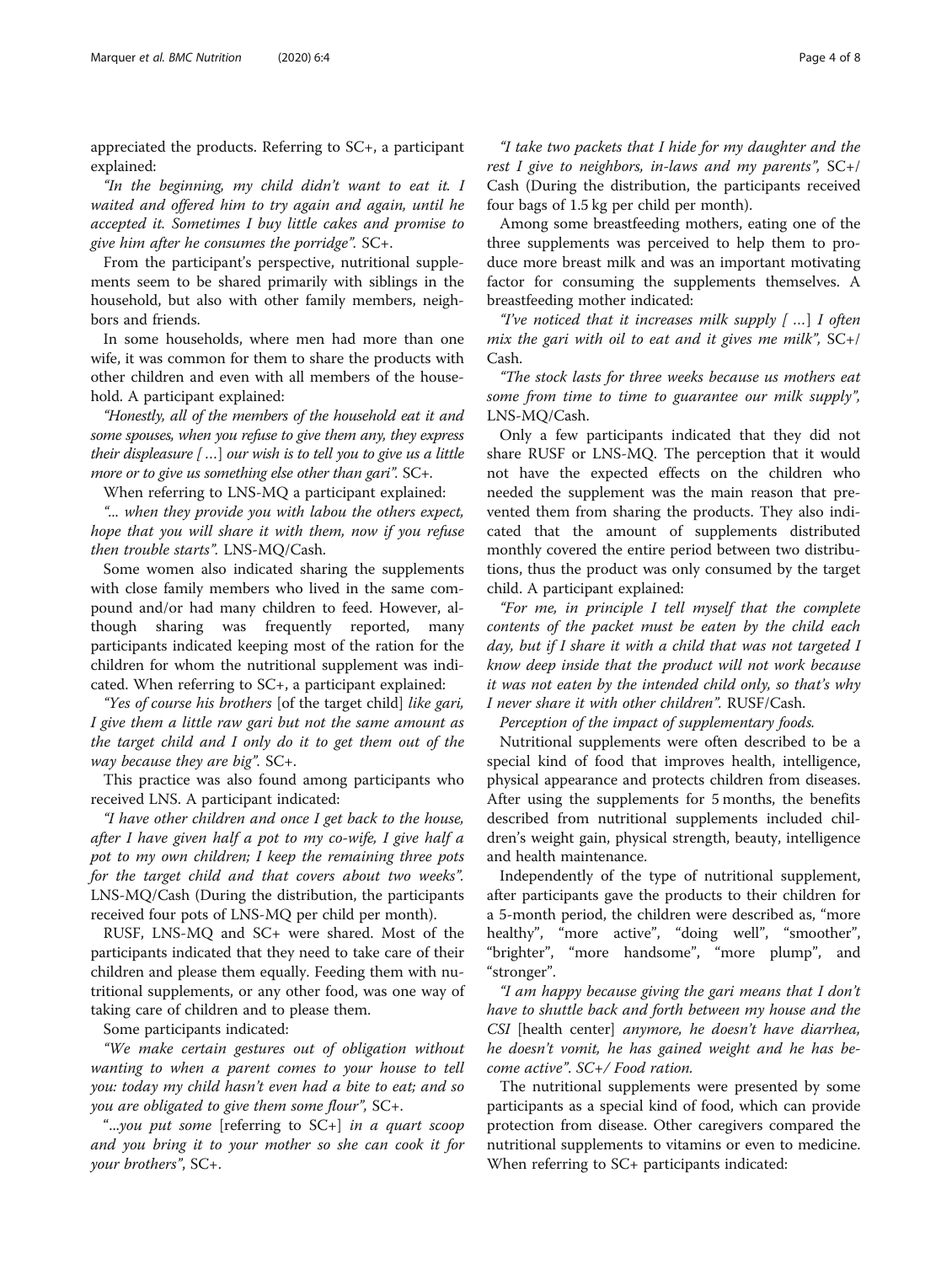"It's a food but it is mixed with a strong medicine that makes the child stop being malnourished", SC+.

"In my opinion, it [referring to  $LNS-MQ$ ] is an enriched product that you give to children to protect them from diseases, improve their appetite, and the child gets better quickly". LNS-MQ/Cash.

Furthermore, some mothers who fed their children with RUSF indicated that feeding their children with the "biskit" give them independence because children become satiated and they asked for food less often. A participant explained:

"Really, the" biskit", in addition to protecting our children from illness, has become a means of independence for the mothers, because as soon as you offer them a "biskit", they eat it right away, they drink some water and go play, thanks to the biscuit there are no more complaints from children clinging to their mothers' skirts". RUSF/ Cash.

Nutritional supplements are also perceived as an additional financial support to the household. The nutritional supplements were described as a financial impact on households by guaranteeing food for their children. Participants indicated:

"...thanks to the gari the women's expenses have been reduced because as soon as the child is full he doesn't demand anything else to eat", SC+.

The financial impact was also described in terms of decreasing expenses for medical costs because children were sick less often. A participant explained:

"I can say that husbands are satisfied because they said that thanks to the flour, they don't pay medical costs anymore because the children have stopped being sick all the time". SC+.

#### **Discussion**

Our qualitative findings provide valuable information on how household practices and perception can vary depending on the type of nutritional supplements and how they are integrated within familial eating practices. The data show a good acceptance of the supplements at the household level. Further, participants perceived positive effects of the supplements on children's health, intelligence and physical appearance, and potential effect on children's nutritional status particularly toward SC+, emerged as a possible important driver for giving these products to the children. This result is important as it is a possible driver for the parents, who perceive positive effects, which may then lead them to give the supplements to the target children to improve health status, and therefore also respecting the instructions.

The acceptability and use of the supplements showed the importance of adapted educational sessions. Such information and education sessions seem to have an impact on the consumption of the product. Adhering to

the messages, promotion and education sessions should be considered as a pillar to improve intake of the supplement in addition to social norms.

Concerning the description of the supplements, findings highlighted the importance of the consistency. While RUSF and LNS-MQ were often described as provided to children adequately, few participants described the adaptation of the daily dose, interpreted as encouraging consumption by the child. With respect to SC+, its consistency was perceived as more similar to customary foods, which seems to have given more flexibility for meal preparation to women.

Another topic, which would be important to consider in a distribution to improve intake by the targeted individual of the supplement, emerged as sharing of the nutritional supplement among members of the household and community. Sharing was interpreted as having potential negative impact on the expected effect on the child's nutritional status. The three supplements appeared all as being potentially shared. These results showed that giving the nutritional supplement only to the target child when there are also other children are living in the same household and when there is not enough food available for all household members is difficult, and not a realistic assumption.

RUSF and LNS-MQ were shared primarily with other children in the household. This finding was consistent with findings from other authors who described intrahousehold sharing of RUSF and LNS-MQ among children [[9,](#page-6-0) [26,](#page-6-0) [38](#page-6-0)]. Our results suggest that this is primarily because RUSF and LNS-MQ are distributed in small packages and because they are ready for consumption. Small packages may contribute to the perception that the target child should consume the entire dose. In this specific context, the sharing of nutritional supplements seem to be part of a deep-seated cultural practice, or social norm, of sharing, which will have to be integrated into the sensitization messages or otherwise considered operationally [\[39](#page-6-0), [40\]](#page-7-0). Likewise, solidarity toward immediate and close family members, neighbors and friends also emerged as socially desirable and as an innate cultural practice, which heavily influenced sharing of nutritional supplements with important others.

On the contrary, SC+ is packed in bags and needs to be cooked. These characteristics may contribute to sharing. It is important to note that the quantity of SC+ provided also included the assumption that part of the ration may be shared. Of note, consumption of RUSF and LNS-MQ as part of a family meal was not described. This was the case though for SC+ for which both intra- and inter-household sharing was reported. This finding is also consistent with findings of other studies that reported sharing of  $SC + [13, 13]$  $SC + [13, 13]$  $SC + [13, 13]$ [38](#page-6-0)]. In our study, gifting SC+ to people outside of the immediate household was also reported in all groups.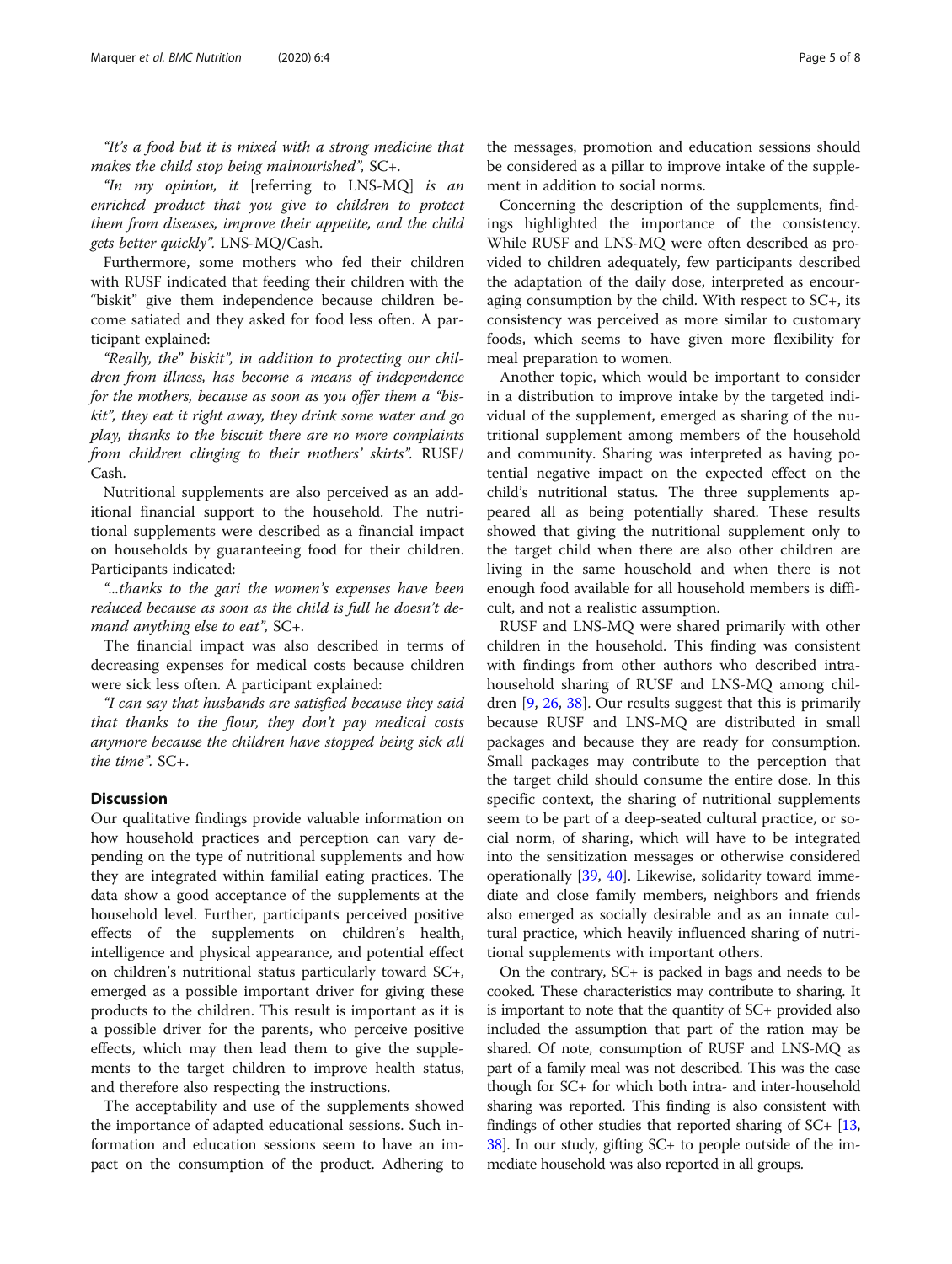<span id="page-5-0"></span>Through the educational sessions the importance of not sharing supplements in order to maximize benefit for target children was emphasized, however traditional family customs and community solidarity were important factors leading to some sharing [[26\]](#page-6-0).

Some limitations are worth noting when interpreting these findings. Only mothers were interviewed, as they provided the supplements to the children. To better understand intrahousehold management, perceptions and practices, other family members, fathers for example, would be an important group to include. Additionally, women's testimonies could have been biased out of fear of not receiving additional distributions if the educational information was not practiced correctly. To mitigate this fear, participants were reassured that their responses would not impact current or future distributions. It is possible also that the three-month interval between the distribution of supplements and the qualitative study could have led to problems with recall; however, we believe this to be minimal given that the distributions were notable events for beneficiary households. Furthermore, the participants were questioned regarding their perceptions and practices over a five months distribution period (August to December 2011). They could have varied during this period, as harvesting occurred in October, thus changing the eating practices of the households, especially concerning sharing practices.

Previous studies and our findings emphasize the importance of considering the sociocultural context of participants for field interventions such as distribution of nutritious foods for specific target groups [[41](#page-7-0)]. Understanding of the sociocultural context related to nutrition is important to better address the needs and better design the intervention. Implementation of such programs would need to be contextualized and adapted during distribution, monitoring and evaluation. Moreover, the impact of supplements during pregnancy and breastfeeding could be also a key component to investigate. Ensuring that pregnant and breastfeeding mothers have adequate nutrition has a positive impact for the mother and infant. This is also an important aspect to consider in terms of sharing as highlighted here. Further research is needed to improve the impact of distribution of supplemental products, taking into consideration the context and also elements such as management and use at the household level.

### Conclusions

The findings showed that the nutritional supplements were perceived to have numerous positive medical, nutritional and physical impacts on the target child. Many women who participated indicated following the recommended consumption of the nutritional supplements,

but their daily practices of preparation and administration varied depending on the supplement distributed. Despite sensitization sessions and household support in some intervention groups, sharing nutritional supplements with household members and gifting it to people outside the household were reported and could have reduced the actual amounts of the products consumed by the target children.

Further research using data triangulation method could explore the conditions to be met to ensure that operational strategies for the malnutrition prevention benefits the most vulnerable.

#### Supplementary information

Supplementary information accompanies this paper at [https://doi.org/10.](https://doi.org/10.1186/s40795-019-0329-0) [1186/s40795-019-0329-0.](https://doi.org/10.1186/s40795-019-0329-0)

Additional file 1: \*Interview guide \* List of main and probe questions. Guideline including the themes, main questions and probes used by the interviewers during the data collection.

#### Abbreviations

FGD: Focus group discussions;; IDI: In-depth interviews; LNS-MQ: Lipid-based nutrient supplements medium quantity; RUSF: Ready to use supplementary food; SAM: Severe acute malnutrition; SC+: Super cereal plus

#### Acknowledgments

We would like to acknowledge the Ministry of Health and in particular the Division of Nutrition, Niger. We also wish to thank the health centers of Madarounfa, Tofa, and Dan Issa, and ASUSU, the Nigerian association (Niger) that distributed cash to beneficiaries. We acknowledge WFP-Niger (Niamey and Maradi offices) for their help with the implementation of the study and supply of nutrition supplements. The authors are grateful to FORSANI, which supported health centers and feeding therapeutic programs in the study area. We thank the village heads and caregivers who agreed to participate in this study. Finally, we acknowledge the entire Epicentre team in Niger and France.

#### Author contributions

CL, CM, LCWM, SRM, SdP EAA, RFG designed the research; FB and CM conducted the research; CL and CM analyzed data and CL, CM, SRM, SdP interpreted data; and CL, CM, SRM, SdP, RFG wrote the paper. CL and RFG had primary responsibility for final content. All authors read and approved the final manuscript.

#### Funding

Médecins Sans Frontières (MSF) and the World Food Programme (WFP) funded this study. MSF had a role in the design of this study and implementation. WFP had a role in the design and interpretation of the data. Both had a role in the decision to submit the results.

#### Availability of data and materials

The datasets analyzed during the current study are available from the corresponding author on request.

#### Ethics approval and consent to participate

Prior to study implementation, the National Consultative Ethics Committee of Niger, Ministry of Public Health of Niger and the Comité de Protection des Personnes, Ile-de-France XI approved the study protocol. The head of each selected village was informed of the study objectives and procedures and agreed to participate. Participation in the study was voluntary with no penalty on receipt of distributions in case of non-participation. Each participant signed an informed consent form. No identifying information was collected from the participants.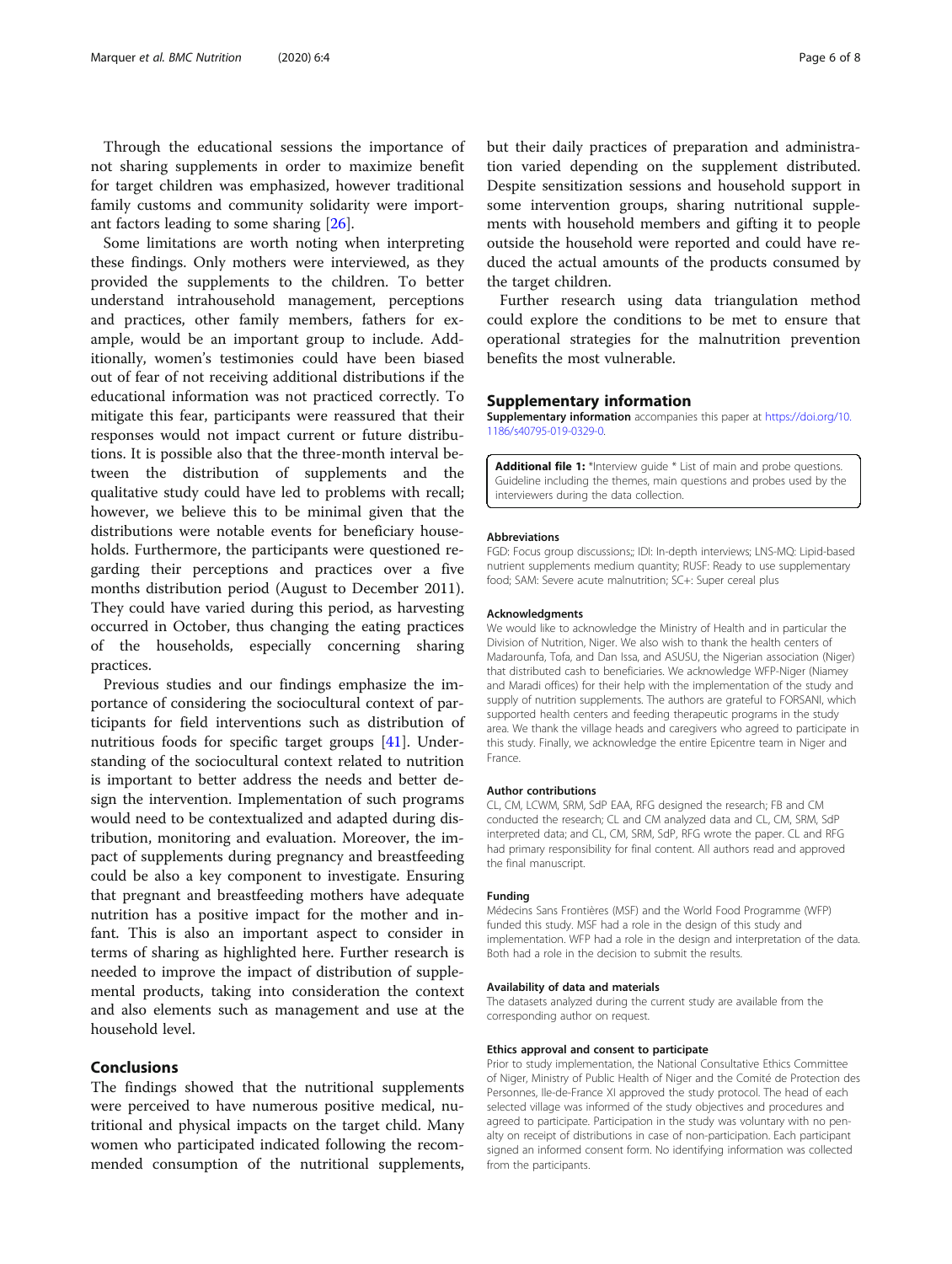#### <span id="page-6-0"></span>Consent for publication

Not applicable.

#### Competing interests

The authors declare they have no competing interest.

#### Author details

<sup>1</sup> Epicentre, Paris, France. <sup>2</sup> Unicef, Abidjan, Abidjan, Côte d'Ivoire. <sup>3</sup> Unicef, Niamey, Niger. <sup>4</sup>Nutrition Division (OSN), World Food Programme, Rome, Italy. <sup>5</sup>Nutrition and Health Division, Wageningen University, Wageningen, Netherlands. <sup>6</sup>Friedman School of Nutrition Science and Policy, Tufts University, Boston, MA, USA.

#### Received: 17 October 2018 Accepted: 10 December 2019 Published online: 03 March 2020

#### References

- Bhutta Z. A, das JK, Rizvi a, Gaffey MF, Walker N, Horton S, et al. evidencebased interventions for improvement of maternal and child nutrition: what can be done and at what cost? Lancet. 2013;382(9890):452–77.
- Black RE, Victora CG, Walker SP, Bhutta ZA, Christian P, de Onis M, et al. Maternal and child undernutrition and overweight in low-income and middle-income countries. Lancet [Internet]. 2013;382(9890):427–51.
- 3. Burki TK. Malaria and malnutrition: Niger's twin crises. Vol. 382. Lancet. 2013: 587–8.
- 4. (INS), Institut National de la Statistique, Republique du Niger N. Enquête sur la sécurité alimentaire des ménages au Niger. 2011.
- 5. International I national de la statistique (INS) and I. Enquête démographique et de santé et à indicateurs multiples (EDNS-MICS IV) du Niger 2012. 2013.
- 6. IRIN. Niger: New approaches needed in tackling malnutrition [Internet]. Available from: [http://www.irinnews.org/report/92344/niger-new](http://www.irinnews.org/report/92344/niger-new-approaches-needed-in)[approaches-needed-in](http://www.irinnews.org/report/92344/niger-new-approaches-needed-in) tackiling-malnutrition. Accessed 2011.
- 7. Save the children. How cash transfers can improve the nutrition of the poorest children: Evaluation of a pilot safety net project in southern Niger. 2009.
- 8. Fenn B, Noura G, Sibson V, Dolan C, Shoham J. The role of unconditional cash transfers during a nutritional emergency in Maradi region, Niger: a pre–post intervention observational study. Public Health Nutr. 2014;18(2): 343–51.
- 9. Ackatia-Armah RS, McDonald CM, Doumbia S, Erhardt JG, Hamer DH. & Brown KH. Malian children with moderate acute malnutrition who are treated with lipid-based dietary supplements have greater weight gains and recovery rates than those treated with locally produced cereal-legume products: a community-based, cluster-randomized trial. Am J Clin Nutr. 2015;101(3):632–45.
- 10. Nikièma L, Huybregts L, Kolsteren P, Lanou H, Tiendrebeogo S, Bouckaert K, et al. Treating moderate acute malnutrition in first-line health services: an effectiveness cluster-randomized trial in Burkina Faso. Am J Clin Nutr. 2014; 100(1):241–9.
- 11. Thakwalakwa CM, Ashorn P, Phuka JC, Cheung YB, Briend A, Maleta KM. Impact of lipid-based nutrient supplements and corn-soy blend on energy and nutrient intake among moderately underweight 8-18-month-old children participating in a clinical trial. Matern Child Nutr. 2015;11:144–50.
- 12. LaGrone LN, Trehan I, Meuli GJ, Wang RJ, Thakwalakwa C, Maleta K, et al. A novel fortified blended flour, corn-soy blend "plus-plus," is not inferior to lipid-based ready-to-use supplementary foods for the treatment of moderate acute malnutrition in Malawian children. Am J Clin Nutr. 2012; 95(1):212–9.
- 13. Chaparro CM, Dewey KG. Use of lipid-based nutrient supplements (LNS) to improve the nutrient adequacy of general food distribution rations for vulnerable sub-groups in emergency settings. Matern Child Nutr. 2010; 6(SUPPL. 1):1–69.
- 14. Thakwalakwa CM, Ashorn P, Jawati M, Phuka JC, Cheung YB, Maleta KM. An effectiveness trial showed lipid-based nutrient supplementation but not corn-soya blend offered a modest benefit in weight gain among 6- to 18 month-old underweight children in rural Malawi. Public Heal Nutr. 2012; 15(9):1755–62.
- 15. Dewey KG, Arimond M. Lipid-Based Nutrient Supplements: How Can They Combat Child Malnutrition? PLoS Med. 2012;9(9).
- 16. Nackers F, Broillet F, Oumarou D, Djibo A, Gaboulaud V, Guerin PJ, et al. Effectiveness of ready-to-use therapeutic food compared to a corn/soy-

blend-based pre-mix for the treatment of childhood moderate acute malnutrition in Niger. J Trop Pediatr. 2010;56(6):407–13.

- 17. Lesorogol C, Jean-Louis S, Green J, Iannotti L. Preventative lipid-based nutrient supplements (LNS) and young child feeding practices: findings from qualitative research in Haiti. Matern Child Nutr. 2015;11:62–76.
- 18. Iuel-Brockdorf AS, Dræbel TA, Fabiansen C, Cichon B, Christensen VB, Yameogo C, et al. Acceptability of new formulations of corn-soy blends and lipid-based nutrient supplements in province du Passoré. Burkina Faso Appetite. 2015;91:278–86.
- 19. Wang RJ, Trehan I, LaGrone LN, Weisz AJ, Thakwalakwa CM, Maleta KM, et al. Investigation of food acceptability and feeding practices for lipid nutrient supplements and blended flours used to treat moderate malnutrition. J Nutr Educ Behav. 2013;45(3):258–63.
- 20. Ickes SB, Adair LS, Brahe CA, Thirumurthy H, Charles B, Myhre JA, et al. Impact of lipid-based nutrient supplementation (LNS) on children's diet adequacy in Western Uganda. Matern Child Nutr. 2015;11:163–78.
- 21. Langendorf C, Roederer T, de Pee S, Brown D, Doyon S, Mamaty AA, et al. Preventing Acute Malnutrition among Young Children in Crises: A Prospective Intervention Study in Niger. PLoS Med. 2014;11(9).
- 22. Sayyad-Neerkorn J, Langendorf C, Roederer T, Doyon S, Mamaty A-A, Woi-Messe L, et al. Preventive effects of long-term supplementation with 2 nutritious food supplements in young children in Niger. J Nutr [Internet]. 2015;145(11):2596–603.
- 23. Prudhon C, Langendorf C, Roederer T, Doyon S, Mamaty AA, Woi-Messe L, et al. Effect of ready-to-use foods for preventing child undernutrition in Niger: analysis of a prospective intervention study over 15 months of follow-up. Matern Child Nutr. 2017;13(1).
- 24. Pelto GH, Levitt E, Thairu L. Improving feeding practices: current patterns, common constraints, and the design of interventions. Food Nutr Bull. 2003 Mar;24(1):45–82.
- 25. Adu-Afarwuah S, Lartey A, Brown KH, Zlotkin S, Briend A, Dewey KG. Home fortification of complementary foods with micronutrient supplements is well accepted and has positive effects on infant iron status in Ghana. Am J Clin Nutr. 2008 Apr;87(4):929–38.
- 26. Cohuet S, Marquer C, Shepherd S, Captier V, Langendorf C, Ale F, et al. Intrahousehold use and acceptability of ready-to-use-supplementary-foods distributed in Niger between July and December 2010. Appetite. 2012;59(3): 698–705.
- 27. Bentley ME, Johnson SL, Wasser H, Creed-Kanashiro H, Shroff M, Rao SF, et al. Formative research methods for designing culturally appropriate, integrated child nutrition and development interventions: an overview. Ann N Y Acad Sci. 2014.
- 28. Teddlie C, Yu F. Mixed methods sampling: a typology with examples. J Mix Methods Res. 2007;1(77):77–100.
- 29. WHO. Essential Nutrition Actions: Improving Maternal. Infant and Young Child Health and Nutrition. In: Essent nutirittion actions; 2013.
- 30. Krueger RA, Casey MA. Focus groups: A practical guide for applied research. Rev Lit Arts Am [Internet]. 2000;22:129–52.
- 31. Creswell JW. Qualitative Inquiry and Research Design: Choosing Among Five Approaches. In: Vol. 2nd ed, Book; 2007. 424 p.
- 32. Patton M. Qualitative Evaluation and Research Methods. Qual Eval Res Methods [Internet]. 1990:169–86.
- 33. Scott J, Marquer C, Berthe F, Ategbo E-A, Grais RF, Langendorf C. The gender, social and cultural influences on the management and use of unconditional cash transfers in Niger: a qualitative study. Public Health Nutr [Internet]. 2017;20(9):1657–65.
- 34. Priest H, Roberts P, Woods L. An overview of three different approaches to the interpretation of qualitative data. Part 1: Theoretical issues. Nurse Res. 2002;10:30–42.
- 35. Hsieh H-F, Shannon SE. Three approaches to qualitative content analysis. Qual Health Res. 2005;15(9):1277–88.
- 36. Cavanagh S. Content analysis: concepts, methods and applications. Nurse Res [Internet]. 1997;4(3):5–16.
- 37. Elo S, Kyngäs H. The qualitative content analysis process. J Adv Nurs. 2008; 62(1):107–15.
- 38. Phuka J, Ashorn U, Ashorn P, Zeilani M, Cheung YB, Dewey KG, et al. Acceptability of three novel lipid-based nutrient supplements among Malawian infants and their caregivers. Matern Child Nutr. 2011;7(4):368–77.
- 39. Shi L, Zhang J. Recent evidence of the effectiveness of educational interventions for improving complementary feeding practices in developing countries. J Trop Pediatr. 2011.